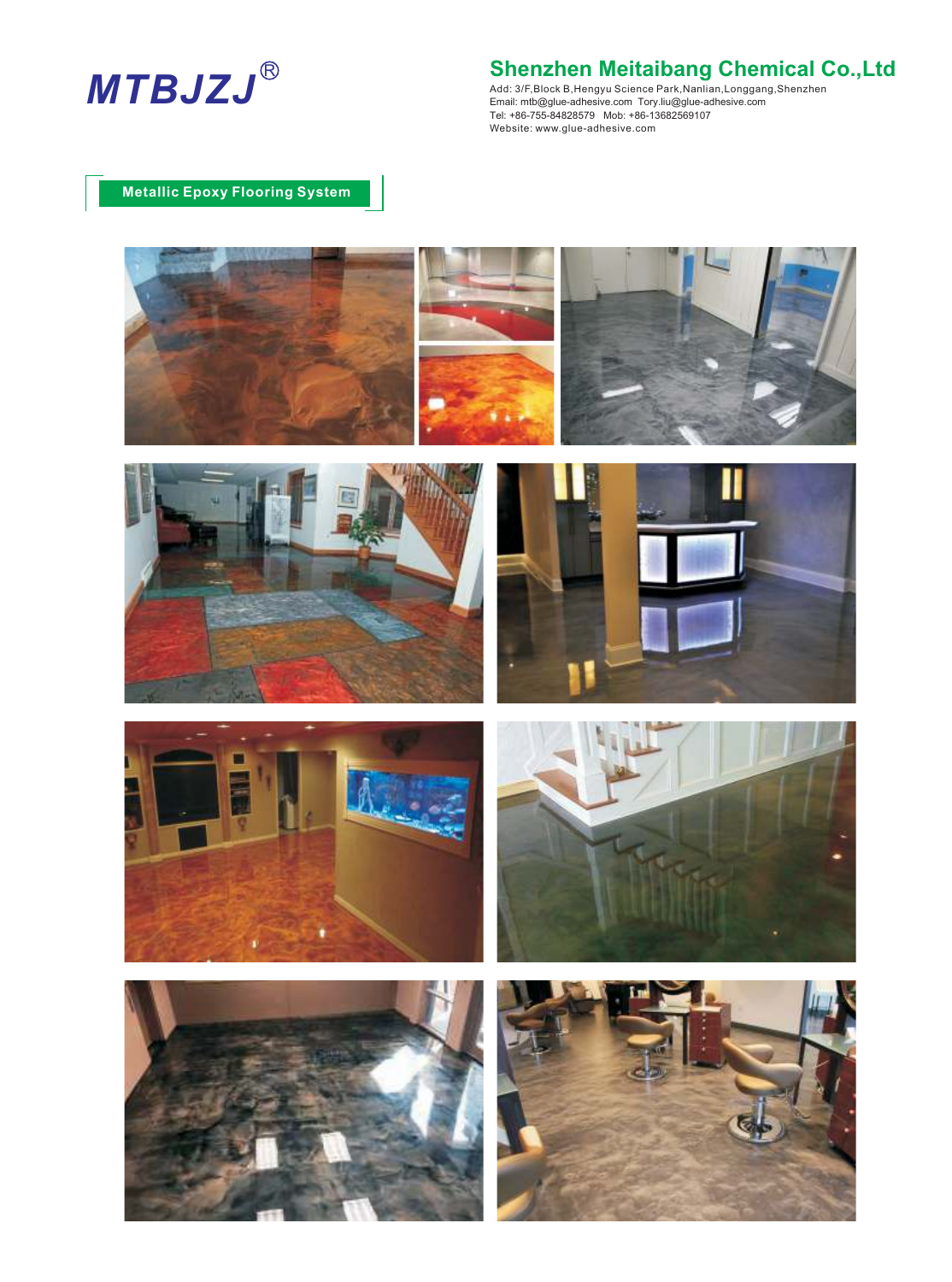

Add: 3/F,Block B,Hengyu Science Park,Nanlian,Longgang,Shenzhen Email: mtb@glue-adhesive.com Tory.liu@glue-adhesive.com Tel: +86-755-84828579 Mob: +86-13682569107 Website: www.glue-adhesive.com

## **Metallic Epoxy Flooring System**

MTBJZJ Metallic Epoxy Flooring Systems are specialty,high build,self leveling,fluid applied floor coatings.Engineered for residential and commercial applications where a durable,long lasting,asethetically unique,easy to maintian and completely custom floor is required. Due to the unique and unrepeatable nature of these flooring systems,cosult with a technical representative before isntalling or specifying. A metallic epoxy floor coating is quite simply transparent epoxy,with a metallic pigment mixed within.In other words,tiny,almost glitter-like pigments are mixed into an epoxy resin and then poured onto the floor or substrate.When these pigments become agitated with a paintbrush or roller,they gather,separate,twist and turn to reflect light at different angles.Eventually,the epoxy hardens and the metallic pigments are locked into place and give a three dimensional, swirly look. The installation technique is what determines the final look of the floor and is a critical part in attaining the desired look.

#### **Advantages**

These coatings are not only aesthetically pleasing,but also have many other advantages.Metallic epoxy floor coatings can be customized to be extremely durable,low yellowing, seamless,antimicrobial,slip resistant,and chemical resistant.Not only will these floors look beautiful,but they will meet all of your performance needs.They are great for places like waiting rooms,show rooms,restaurants,galleries and more.

#### **Application Environments**

We regularly assist customers with Production Floors, Retail Floors, Service Bays,Showroom Floors and Warehouse Floors.We also have

experience in the following application environments:

Aircraft Hangars Auto Dealerships Animal Hospitals Atriums Banquet Halls Bars,Clubs & Pubs Bathrooms Cafeterias Churches Clean Rooms Commercial Kitchens Dairies Food Processing Plants Firehouses Greenhouses Grocery Stores Hallways/Corridors Kennels Laboratories Laundromats/Drycleaners Locker Rooms Museums Offices Pet Stores Restaurants Restrooms Retirement Homes Salons/Spas Stadiums Veterinary Clinics Wineries

#### **The whole Floor System you need**

MTB-3327 Epoxy Primer /MTB-3328 Epoxy Middle Coat /MTB-3329 Urethane Top Coat

| <b>Item</b>                  | <b>MTB-3327A</b>                | <b>MTB-3327B</b> |
|------------------------------|---------------------------------|------------------|
| Appearance                   | ClearLiquid                     |                  |
| Mix Ratio                    | $2:1$ (by weight)               |                  |
| Operatio Time                | 30-60mins@25℃                   |                  |
| <b>Curing Time</b>           | 6hrs@25 $C$                     |                  |
| Dry Completely               | 24-48hrs@25°C                   |                  |
| <b>Solid Contents</b>        | 100%                            |                  |
| Adhesuve Strength<br>(Grade) | 0                               |                  |
| <b>Operation Method</b>      | Spread/Roller/Self-level        |                  |
| <b>Operation Temperature</b> | $5^{\circ}$ C-40 $^{\circ}$ C   |                  |
| Coverage                     | $0.15$ kgs/m <sup>2</sup> ,@1mm |                  |
| Shelf Life                   | 12 <sub>m</sub>                 |                  |

| <b>Item</b>                  | <b>MTB-3328A</b>                | <b>MTB-3328B</b> |
|------------------------------|---------------------------------|------------------|
| Appearance                   | ClearLiquid                     |                  |
| Mix Ratio                    | $2:1$ (by weight)               |                  |
| Operatio Time                | 30-60mins@25℃                   |                  |
| <b>Curing Time</b>           | 6hrs@25 $C$                     |                  |
| Dry Completely               | 24-48hrs@25°C                   |                  |
| <b>Solid Contents</b>        | 100%                            |                  |
| Adhesuve Strength<br>(Grade) | 0                               |                  |
| <b>Operation Method</b>      | Spread/Roller/Self-level        |                  |
| <b>Operation Temperature</b> | $5^{\circ}$ C-40 $^{\circ}$ C   |                  |
| <b>Mixed Viscosity</b>       | 500-700cps                      |                  |
| <b>Compressive Strength</b>  | 52Mpa                           |                  |
| Coverage                     | $0.75$ kgs/m <sup>2</sup> ,@1mm |                  |
| <b>Shelf Life</b>            | 12 <sub>m</sub>                 |                  |

| Item                         | <b>MTB-3329A</b>                | <b>MTB-3329B</b> |
|------------------------------|---------------------------------|------------------|
| Appearance                   | ClearLiquid                     |                  |
| Mix Ratio                    | 2:1(by weight)                  |                  |
| Operatio Time                | 30-60mins@25°C                  |                  |
| <b>Curing Time</b>           | 6hrs@25 $C$                     |                  |
| Dry Completely               | 24-48hrs@25°C                   |                  |
| <b>Solid Contents</b>        | 100%                            |                  |
| Adhesuve Strength<br>(Grade) | O                               |                  |
| <b>Operation Method</b>      | Spread/Roller/Self-level        |                  |
| <b>Operation Temperature</b> | $5^{\circ}$ C-40 $\circ$ C      |                  |
| <b>Mixed Viscosity</b>       | 700-1100cps                     |                  |
| <b>Compressive Strength</b>  | 52Mpa                           |                  |
| Fineness $(\mu m)$           | $40 - 80$                       |                  |
| Wear Resistance              | 27 <sub>mq</sub>                |                  |
| Coverage                     | $0.15$ kgs/m <sup>2</sup> ,@1mm |                  |
| <b>Shelf Life</b>            | 12 <sub>m</sub>                 |                  |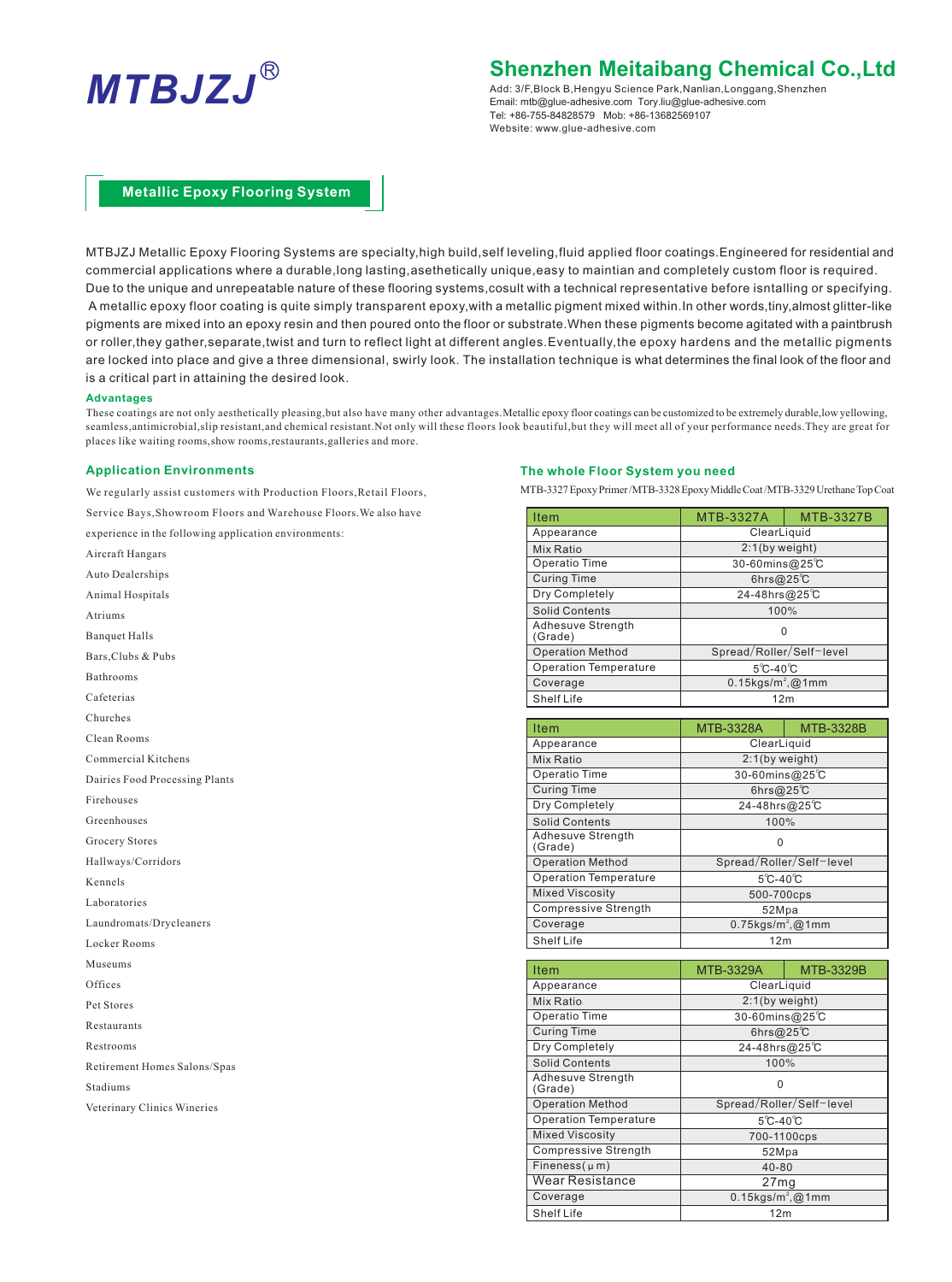# **MTBJZJ** Renatly **Shenzhen Meitaibang Chemical Co.,Ltd**<br> **MTBJZJ** Renatly **Renatly Science Park,Nanlian,Longgang,Shenzhen**

Add: 3/F,Block B,Hengyu Science Park,Nanlian,Longgang,Shenzhen Tel: 86-755-84828579 Mob: 86-13682569107 Website: www.glue-adhesive.com Email: mtb@glue-adhesive.com Tory.liu@glue-adhesive.com

### **Metallic Epoxy Flooring System**

#### **Metallic Color Pigments Powder**

The Metallic Pigments are special effect pigments composed of mica nano-particles coated with various organic and inorganic pigments to create pearlescent and iridescent effects that mimic the natural look of stone and rock formations.These unique pigments are designed to be field blended with a 100% solids clear epoxy binder and,where required,water clear polyurethane binder.When the metallic particles are mixed with epoxy they give the coating a shine that reflects light and creates an eye catching dramatic color.We have got the below color chart for your options,if more colors,pls ask us freely.

### Metallic pigments for Epoxy Coatings



The color above are digital representations only of actual test samples. Due to variations in concrete composition age,surface conditions, surface preparation,product mixing,and application techniques, techniques,exact colors will vary.All color samples shown above were applied to a concrete tile samples,previously primed with black tinted epoxy.Test prior to use.





#### **Durable Metallic Epoxy Floor Coatings = No more ugly concrete!**

| With a floor coating from MTBJZJ FLOORS, your concrete floor will be |                                                                          |  |  |
|----------------------------------------------------------------------|--------------------------------------------------------------------------|--|--|
| Protective                                                           | Resistant to road salt, gasoline, oil and other chemicals.               |  |  |
| Durable                                                              | Able to withstand hot tires and rolling.                                 |  |  |
| <b>Decorative</b>                                                    | Striking visual appeal that helps to hide dirt, debris and years of use. |  |  |
| Clean                                                                | Wax free and easy to upkeep with soap & water.                           |  |  |
| Economical                                                           | Cost effective alternative to pre-engineered floors.                     |  |  |
| <b>Monolithic</b>                                                    | Seamless solutions going from floor to floor; does not collect dirt,     |  |  |
|                                                                      | moisture or mold.                                                        |  |  |
| Renewable                                                            | After many years of use, system can be revitalized in just 1 day.        |  |  |
| Safe                                                                 | Anti-slip materials and textures increase slip resistance.               |  |  |

**Warrantied** All coatings carry a full, multi-year warranty; no pro-rating. The information herein is general information to assist our customers in determining

whether our products are suitable for their specific applications.Our products are intended doe sale to commercial,residential and industrial customers.We require that customers should inspect and test our products before use to satisfy themselves as to the content and suitability for the applications they intent to use our products for. Nothing herein shall constitute any warranty expressed or implied,including any warranty of merchantability or fitness for a particular purpose,nor is replacement of our materials and in no event shall we be liable for incidental or consequential damages.